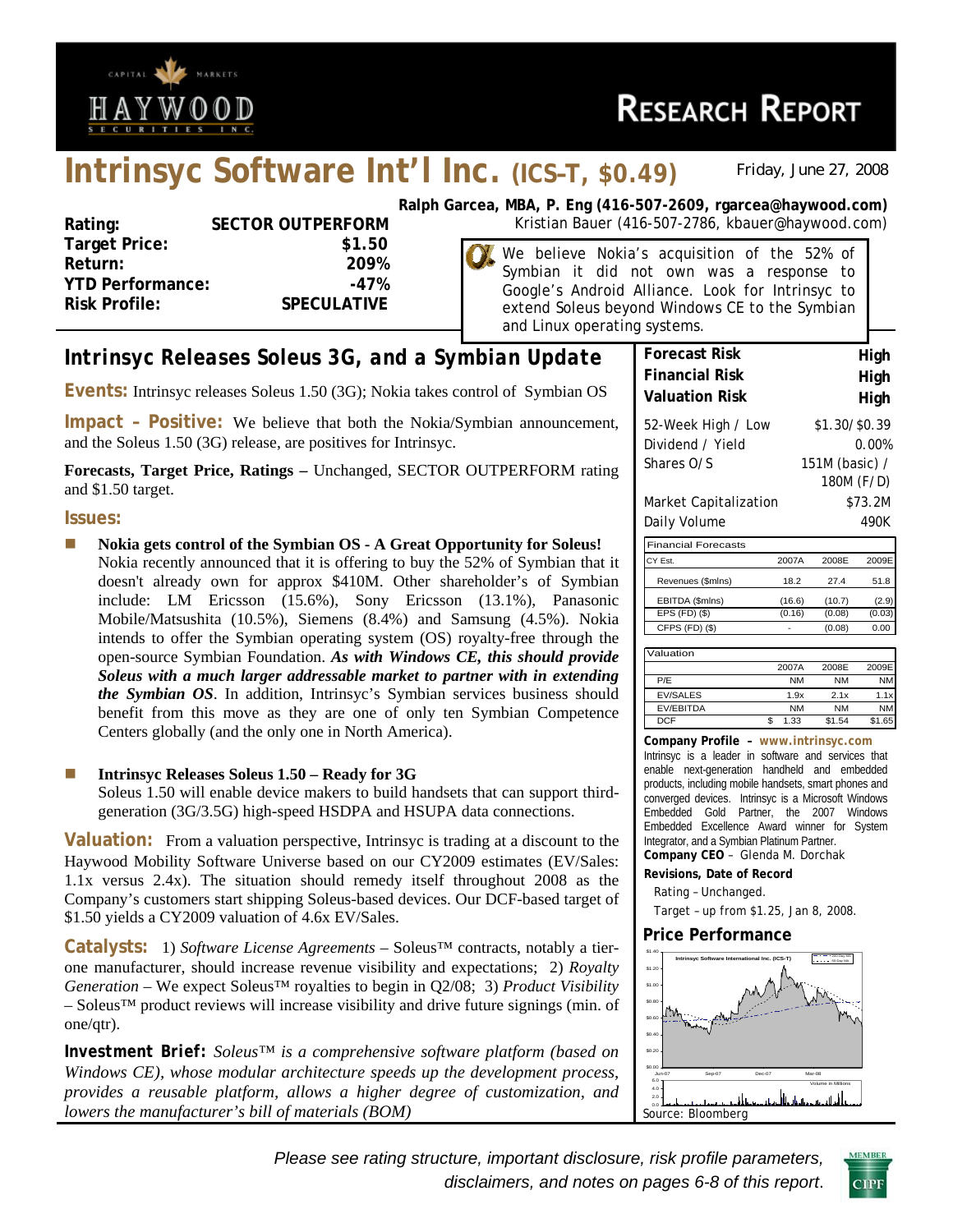

**Shares O/S (M) Market Cap. (\$M): 180.0 Target: \$1.50**

**Intrinsyc Software International Inc. Ticker ICS-T Price Rating: Sector Outperform**

**Alpha: Product delivery in Taiwan, China and EMEA will provide positive synergy and momentum to future licensing deals.** 

**Intrinsyc Software International Inc. - Chart**<br>International Inc. - Chart Chart and services that enable next-generation handheld and embedded products. including mobile handsets. smart phones **Company Description** - Intrinsyc is a leader in software and services that enable next-generation handheld and embedded products, including mobile handsets, smart phones and converged devices. and converged devices.<br>T

**Investment Brief** - The company's mobile software products, engineering services, and years of expertise help OEMs, service providers, and silicon providers deliver<br>compelling wireless products with faster time-to-market

**Catalysts** - Continued design wins should drive royalty revenues, license contracts.

**Risks** - Handset mftrs and OEMs decide not to go with Windows CE platform; slow shipments delay royalty stream.

**Recent Financings**: Equity Offering May 2007 - 33.3M @ \$0.60 Past Equity Offering March 2006 - 24.2M @ \$0.90

**Management:** Glenda Dorchak, Chairman & CEO; George Reznik, CFO; Randy Kath, CTO

| <b>Financial Forecasts</b>      |                          | Quarterly<br>Annual |        |                          |                          |          |                                            |        |                          |                          |  | <b>Key Statistics</b>                       |        |                   |                   |
|---------------------------------|--------------------------|---------------------|--------|--------------------------|--------------------------|----------|--------------------------------------------|--------|--------------------------|--------------------------|--|---------------------------------------------|--------|-------------------|-------------------|
| FY-end Dec-31                   | 2006A                    | 2007A               | 2008E  | 2009E                    | 2010E                    | Q3/2007A | Q4/2007A Q1/2008A Q2/2008E                 |        |                          | Q3/2008E                 |  | Price / Target / Return                     | \$0.49 | \$1.50            | 209.3%            |
| Revenues (\$mins)               | 19.7                     | 18.2                | 27.4   | 51.8                     | 64.4                     | 5.1      | 4.5                                        | 5.6    | 6.2                      | 6.8                      |  | 52wk Hi / Lo                                |        | \$1.30            | \$0.39            |
| Rev. Growth %                   |                          | $-8%$               | 50%    | 89%                      | 24%                      |          | $-11%$                                     | 22%    | 12%                      | 9%                       |  | Shares O/S (mins)                           |        |                   |                   |
| Consensus Revenue Est. (\$mins) | nmf                      | 19.5                | 23.7   | 45.2                     | 56.4                     | 5.1      | 4.3                                        | 5.4    | 5.8                      | 5.8                      |  | Basic / F.D.                                |        | 150.9             | 180.0             |
| 3 months ago.                   |                          | 20                  |        |                          |                          |          |                                            | ÷.     | $\overline{\phantom{a}}$ |                          |  | Float                                       |        |                   | 149.9             |
| EBITDA (\$mins)                 | (15.1)                   | (16.6)              | (10.7) | (2.9)                    | 8.4                      | (3.6)    | (3.8)                                      | (3.7)  | (2.8)                    | (3.1)                    |  | <b>Dividend Yield</b>                       |        |                   | 0.0%              |
| EBITDA Growth %                 |                          | 10%                 | $-36%$ | $-73%$                   | $-390%$                  |          | 5%                                         | $-3%$  | $-23%$                   | 8%                       |  | Short Interest / as % of Float              |        | 0.0               | 0.0%              |
| Consensus EBITDA Est. (\$mins)  | $\overline{\phantom{a}}$ | (14.2)              | (14.4) | (3.9)                    | 6.0                      | (3.7)    | (4.0)                                      | (3.7)  | (3.7)                    | (3.5)                    |  | Daily Volume (3-Mth. Avg. mlns)             |        |                   | 0.49              |
| 3 months ago.                   |                          | (14.2)              |        |                          |                          | (3.7)    | (4.0)                                      | (2.7)  |                          | $\sim$                   |  | Market Cap. / Enterprise Value (mlns)       |        | 73.2              | 37.9              |
| EPS $(FD)$ $(\$)$               | (0.18)                   | (0.16)              | (0.08) | (0.03)                   | 0.06                     | (0.05)   | (0.03)                                     | (0.03) | (0.02)                   | (0.02)                   |  | Cash / Debt (mins)                          |        | 35.2              | 0.0               |
| EPS Growth %                    |                          | $-14%$              | $-46%$ | $-69%$                   | $-332%$                  |          | $-31%$                                     | $-16%$ | $-23%$                   | 6%                       |  | Net Cash / Share                            |        |                   | \$0.23            |
| Consensus EPS Est. (\$)         | $\overline{\phantom{a}}$ | (0.17)              | (0.10) | (0.04)                   | 0.04                     | (0.04)   | (0.04)                                     | (0.03) | (0.03)                   | (0.02)                   |  | Tang. Book Value / Share                    |        |                   | \$0.17            |
| 3 months ago.                   |                          | (0.17)              |        |                          | $\overline{\phantom{a}}$ | (0.04)   | (0.04)                                     | (0.03) | $\overline{\phantom{a}}$ |                          |  | Company CEO / Website                       |        | Glenda M. Dorchak | www.intrinsyc.com |
| CFPS (FD) (\$)                  |                          |                     | (0.08) | 0.00                     | 0.07                     | (0.03)   | (0.03)                                     | (0.04) | (0.01)                   | (0.02)                   |  | <b>Top Holders:</b>                         |        |                   |                   |
| CFPS Growth %                   |                          | nmf                 | nmf    | $-104%$                  | 2135%                    |          | $-7%$                                      | 37%    | $-73%$                   | 125%                     |  | 1) Camlin Asset Management Limited          |        |                   | 3.0%              |
| Consensus CFPS Est. (\$)        |                          | $\cdot$             | (0.08) | $\overline{\phantom{a}}$ | 0.07                     |          | $\overline{\phantom{a}}$                   | (0.01) | (0.02)                   | $\overline{\phantom{a}}$ |  | 2) IG Investment Management, Ltd.           |        |                   | 2.2%              |
| 3 months ago.                   |                          |                     |        |                          |                          |          |                                            | (0.02) |                          |                          |  | 3) Gruber & McBaine Capital Management, LLC |        |                   | 1.2%              |
|                                 |                          |                     |        |                          |                          |          | *All consensus numbers are from Capital IQ |        |                          |                          |  | Ownership:                                  |        |                   |                   |

| Comparables                | <b>Stock Price</b><br>Today | Target    | Pot.<br>Return | 2008      | <b>EV/Sales</b><br>2009<br>2010 | <b>EBITDA Margin</b><br>2008<br>2009<br>2008 | P/E<br>2009 | <b>EV/EBITDA</b><br>2008<br>2009 |                                               |
|----------------------------|-----------------------------|-----------|----------------|-----------|---------------------------------|----------------------------------------------|-------------|----------------------------------|-----------------------------------------------|
|                            |                             |           |                |           |                                 |                                              |             |                                  |                                               |
| <b>DCF Target</b>          |                             | \$1.33    | \$1.54         | \$1.65    |                                 | # of Analysts                                |             |                                  |                                               |
| Current, 1-Year, 2-Year    |                             |           |                |           |                                 | <b>Sector Underperform</b>                   |             |                                  |                                               |
| Est. EV/SALES - Target     |                             |           | 8.8x           | 4.6x      |                                 | <b>Sector Perform</b>                        |             |                                  |                                               |
| <b>EV/SALES - Current</b>  | 1.9x                        | <b>NM</b> | 2.1x           | 1.1x      |                                 | <b>Sector Outperform</b>                     |             |                                  | <b>FWD EV/SALES - NTM</b><br>Average of Comps |
| Est. EV/EBITDA - Target    |                             |           | <b>NM</b>      | <b>NM</b> |                                 | <b>Median Target</b>                         | \$1.25      | 158%                             | Intrinsyc Software International Inc.         |
| <b>EV/EBITDA - Current</b> | <b>NM</b>                   | <b>NM</b> | <b>NM</b>      | <b>NM</b> |                                 | <b>Average Target</b>                        | \$1.16      | 139%                             | <b>Historical Valuation Parameters</b>        |
| <b>Valuation Metrics</b>   | 2006                        | 2007      | 2008           | 2009      |                                 | Analyst Ratings: Capital IQ                  |             | <b>Potential Upside</b>          | *Source: CapitalIQ, Bloomberg                 |
|                            |                             |           |                |           |                                 |                                              |             |                                  | Management Control (Proxy)<br>1.7 M<br>.1%    |

|                                       | Todav   | Target    | <b>Return</b> | 2008      | 2009      | 2010      | 2008      | 2009      | 2008      | 2009      | 2008      | 2009                                       |
|---------------------------------------|---------|-----------|---------------|-----------|-----------|-----------|-----------|-----------|-----------|-----------|-----------|--------------------------------------------|
| Intrinsyc Software International Inc. | 0.49    | i.50      | 209%          | 2.1x      | 1.1x      | 0.8x      | $-39%$    | $-6%$     | <b>NM</b> | <b>NM</b> | <b>NM</b> | <b>NM</b>                                  |
| <b>Esmertec AG</b>                    | 10.20   | 9.50      | $-7%$         | 4.6x      | 3.5x      | 3.1x      | 9%        | 14%       | <b>NM</b> | <b>NM</b> | <b>NM</b> | 25.3x                                      |
| Access Company, Ltd.                  | 213,000 | 381.667   | 79%           | 2.1x      | 1.8x      | 1.5x      | 6%        | 9%        | <b>NM</b> | 48.9x     | <b>NM</b> | 19.4x                                      |
| <b>Opera Software ASA</b>             | 22.30   | 23.93     | 7%            | 4.8x      | 3.5x      | 2.8x      | 12%       | 18%       | <b>NM</b> | 32.6x     | <b>NM</b> | 20.0x                                      |
| <b>BSQUARE Corp.</b>                  | 4.63    | <b>NM</b> | <b>NM</b>     | <b>NM</b> | <b>NM</b> | <b>NM</b> | <b>NM</b> | <b>NM</b> | <b>NM</b> | <b>NM</b> | <b>NM</b> | <b>NM</b>                                  |
| Smith Micro Software Inc.             | 6.26    | 13.79     | 120%          | 1.6x      | 1.4x      | 1.2x      | 16%       | 22%       | 9.8x      | 7.6x      | 10.0x     | 6.2x                                       |
| Infraware Inc.                        | 16.600  | 27,000    | 63%           | 4.4x      | 3.6x      | 3.2x      | 34%       | 42%       | 18.5x     | 11.8x     | 13.2x     | 8.7x                                       |
| Palm. Inc.                            | 6.54    | 5.91      | $-10%$        | 0.8x      | 0.7x      | 0.7x      | $-1%$     | 5%        | <b>NM</b> | <b>NM</b> | <b>NM</b> | 14.2x                                      |
| Average                               |         |           |               | 3.1x      | 2.4x      | 2.1x      | 13%       | 18%       | 14.2x     | 25.2x     | 11.6x     | 15.6x                                      |
|                                       |         |           |               |           |           |           |           |           |           |           |           | *All consensus numbers are from Capital IQ |

| <b>Historical Valuation Parameters</b> |            | <b>EV/EBITDA</b> | P/CF      |           | <b>EBITDA Growth</b> |           |           | <b>EPS Growth</b> | <b>Sales Growth</b> |           | Returns %        |            |
|----------------------------------------|------------|------------------|-----------|-----------|----------------------|-----------|-----------|-------------------|---------------------|-----------|------------------|------------|
| 3-Yr Ava.                              | <b>NTM</b> | <b>TTM</b>       | 2008      | 2009      | 2008                 | 2009      | 2008      | 2009              | 2008                | 2009      | <b>Last 3mtl</b> | <b>YTD</b> |
| Intrinsyc Software International Inc.  | <b>NM</b>  | <b>NM</b>        | <b>NM</b> | <b>NM</b> | $-36%$               | $-73%$    | 46%       | 69%               | 50%                 | 89%       | $-44%$           | $-47%$     |
| <b>Esmertec AG</b>                     | <b>NM</b>  | <b>NM</b>        | <b>NM</b> | 30.0x     | 196%                 | 95%       | 92%       | 151%              | 24%                 | 29%       | 24%              | $-7%$      |
| Access Company, Ltd.                   | 22.7x      | 27.7x            | 39.3x     | 31.7x     | $-32%$               | 71%       | 102%      | <b>NM</b>         | 4%                  | 14%       | $-37%$           | $-58%$     |
| <b>Opera Software ASA</b>              | <b>NM</b>  | <b>NM</b>        | 48.4x     | 27.9x     | 229%                 | 93%       | 232%      | 88%               | 45%                 | 36%       | 41%              | 73%        |
| <b>BSQUARE Corp.</b>                   | <b>NM</b>  | 0.1x             | <b>NM</b> | <b>NM</b> | <b>NM</b>            | <b>NM</b> | <b>NM</b> | <b>NM</b>         | <b>NM</b>           | <b>NM</b> | 22%              | $-32%$     |
| Smith Micro Software Inc.              | 15.2x      | <b>NM</b>        | <b>NM</b> | <b>NM</b> | 120%                 | 63%       | <b>NM</b> | 29%               | 37%                 | 20%       | 0%               | $-26%$     |
| Infraware Inc.                         | 14.3x      | <b>NM</b>        | <b>NM</b> | <b>NM</b> | 64%                  | 52%       | 64%       | 57%               | 41%                 | 21%       | 15%              | 4%         |
| <b>Palm. Inc.</b>                      | <b>NM</b>  | <b>NM</b>        | <b>NM</b> | <b>NM</b> | <b>NM</b>            | <b>NM</b> | <b>NM</b> | 119%              | $-13%$              | 20%       | 29%              | 3%         |
| Average                                | 17.4x      | 13.9x            | 43.8x     | 29.9x     | 15%                  | 75%       | 123%      | 89%               | 23%                 | 23%       | 13%              | -6%        |

\*All consensus numbers are from Capital IQ

|                                                  |              | <b>Intrinsyc Software</b> |             |             |            |
|--------------------------------------------------|--------------|---------------------------|-------------|-------------|------------|
| Discounted Cash Flow Analysis (FY-End Dec, US\$) | 2007         | 2008                      | 2009        | 2010        | 2011       |
| Modeled Units Shipped                            | 125,000      | 1550,000                  | 7,500,000   | 10,000,000  | 11,250,000 |
| Revenue (\$)                                     | 19,705,794   | 27,377,081                | 51763,756   | 64,441,606  | 74,262,315 |
| Revenue growth                                   | 6%           | 39%                       | 89%         | 24%         | <b>15%</b> |
| EBITDA (\$)                                      | (14,455,074) | (10,703,351)              | (2,881660)  | 8,353,426   | 15,058,481 |
| EBITDA Margin                                    | $-73%$       | $-39%$                    | $-6%$       | 13%         | 20%        |
| Amortization (\$)                                | 821282       | 669,449                   | 577,414     | 654,752     | 706,110    |
| EBIT (\$)                                        | (15,276,356) | (11,372,799)              | (3,459,074) | 7,698,674   | 14,352,371 |
| NOPAT [EBIT * (1- effective tax rate) ]          | (15,565,689) | (11,417,792)              | (3,459,074) | 7,698,674   | 14,352,371 |
| Plus Amortization (\$)                           | 821282       | 669,449                   | 577,414     | 654,752     | 706,110    |
| Less Capital Expenditures (\$)                   | (575,046)    | (682, 879)                | (828, 220)  | (773, 299)  | (891148)   |
| Capital Intensity                                | $^{\circ}$   |                           | C           | O           | Ω          |
| Net Working Capital Changes                      | 471143       | (659,396)                 | 3,429,236   | (1359, 564) | (439,710)  |
| <b>Terminal Value</b>                            |              | 269,314,965               | 269,314,965 | 269,314,965 |            |
| Equity Value                                     |              | 239,405,200               | 277,842,498 | 297,383,381 |            |
|                                                  |              |                           |             |             |            |

Source: Haywood Securities Inc., Company Reports, Target, Return and Forecasts are Consensus Based Using Capital IQ. the Consensus Based Using Capital IQ. Kristian Bauer (416-507-2786, kbauer@haywood.com) دوران المستخدم ا

Source: Haywood Securities



**\$0.49 \$73**

| <b>Key Statistics</b>                       |        |                   |                   |
|---------------------------------------------|--------|-------------------|-------------------|
| Price / Target / Return                     | \$0.49 | \$1.50            | 209.3%            |
| 52wk Hi / Lo                                |        | \$1.30            | \$0.39            |
| Shares O/S (mlns)                           |        |                   |                   |
| Basic / F.D.                                |        | 150.9             | 180.0             |
| Float                                       |        |                   | 149.9             |
| <b>Dividend Yield</b>                       |        |                   | 0.0%              |
| Short Interest / as % of Float              |        | 0.0               | 0.0%              |
| Daily Volume (3-Mth. Avg. mlns)             |        |                   | 0.49              |
| Market Cap. / Enterprise Value (mlns)       |        | 73.2              | 37.9              |
| Cash / Debt (mlns)                          |        | 35.2              | 0.0               |
| Net Cash / Share                            |        |                   | \$0.23            |
| Tang. Book Value / Share                    |        |                   | \$0.17            |
| Company CEO / Website                       |        | Glenda M. Dorchak | www.intrinsyc.com |
| <b>Top Holders:</b>                         |        |                   |                   |
| 1) Camlin Asset Management Limited          |        |                   | 3.0%              |
| 2) IG Investment Management, Ltd.           |        |                   | 2.2%              |
| 3) Gruber & McBaine Capital Management, LLC |        |                   | 1.2%              |
| Ownership:                                  |        |                   |                   |
| Management Control (Proxy)                  |        | 1.7 M             | 1.1%              |







**Ralph Garcea, MBA, P.ENG (416-507-2609, rgarcea@haywood.com)**

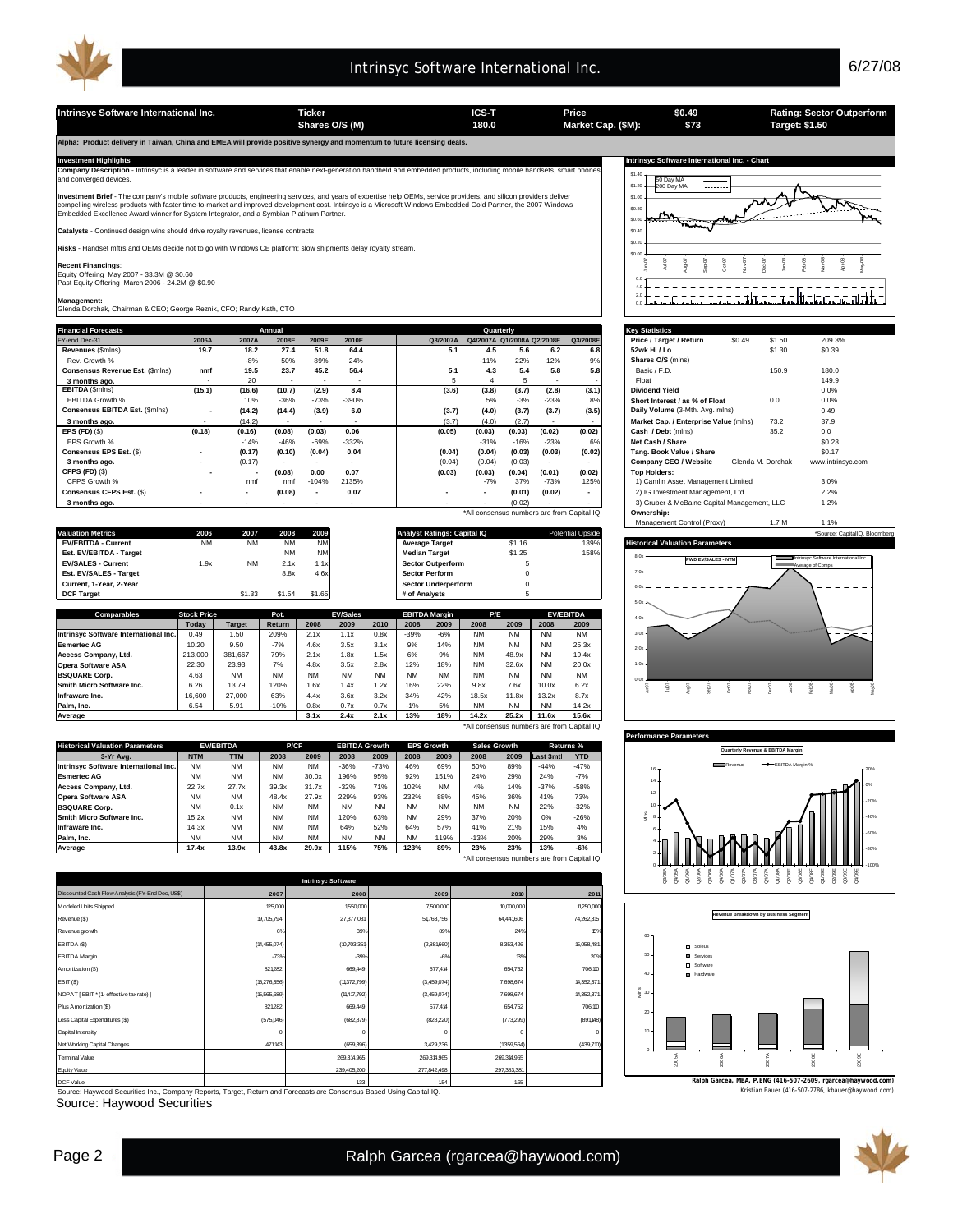



### **Investment Thesis**

Intrinsyc Software operates primarily as two businesses: the wireless systems engineering group, and the mobility software business that has been responsible for the development of Soleus, a consumer software product for wireless and handheld devices since 2004.

Soleus is a comprehensive software platform (based on Windows CE) and includes a high-level operating system (HLOS), an application suite, a pre-certified telephony stack, and sophisticated user interface-generation tools. Soleus' modular architecture speeds up the development process, provides a reusable platform, allows a higher degree of customization, and lowers the manufacturer's bill of materials. Within the mobile phone market, feature phones (Intrinsyc's target segment) have evolved as the biggest segment, and in 2006, contributed approximately 60% of the global sales (587 million units). We expect feature phones to continue to be 60% to 65% of global shipments going forward.

# **Nokia Takes Control of the Symbian OS – A Great Opportunity for Soleus!**

Nokia recently announced that it is offering to buy the 52% of Symbian that it doesn't already own for approx \$410M. Other shareholder's of Symbian include: LM Ericsson (15.6%), Sony Ericsson (13.1%), Panasonic Mobile/Matsushita (10.5%), Siemens (8.4%) and Samsung (4.5%). Nokia intends to offer the Symbian operating system (OS) royalty-free through the open-source Symbian Foundation (which will include Nokia, AT&T, LG, Motorola, NTT Docomo, Samsung, Sony Ericsson, STMicroelectronics, Texas Instruments and Vodafone). More information about the planned foundation can be found at http://www.symbianfoundation.org.

Symbian Limited is the software company that develops and licenses the Symbian OS. User interfaces designed for Symbian OS include S60 from Nokia, MOAP for the 3G network and UIQ, designed by UIQ Technology, a joint venture between Motorola and Sony Ericsson. *As with Windows CE, this should provide Soleus with a much larger addressable market to partner with in extending the Symbian OS*. In addition, Intrinsyc's Symbian services business should benefit from this move as they are one of only ten Symbian Competence Centers globally (and the only one in North America).

From Nokia's press release we have the potential market that Soleus can go after: "Mobile devices based on Symbian OS account for 60% of the converged mobile device segment (source: Canalys, 12 months to Q1 2008). Symbian OS represented approximately 7% of all mobile device sales in 2007, up from 5% in 2006 (source: Strategy Analytics). To date, more than 200 million Symbian OS based phones have been shipped, over 235 models, from 8 vendors and on more than 250 mobile networks around the world. *More than 4 million developers are engaged in producing applications for Symbian devices.*

While the OS (Symbian, Windows CE, Linux) may be royalty free to the handset manufacturers, *Soleus will still be able to drive royalty revenues as the software provides an application development platform (sitting above the OS) that allows the handset manufacturers and network carriers to offer differentiated products and services.* 

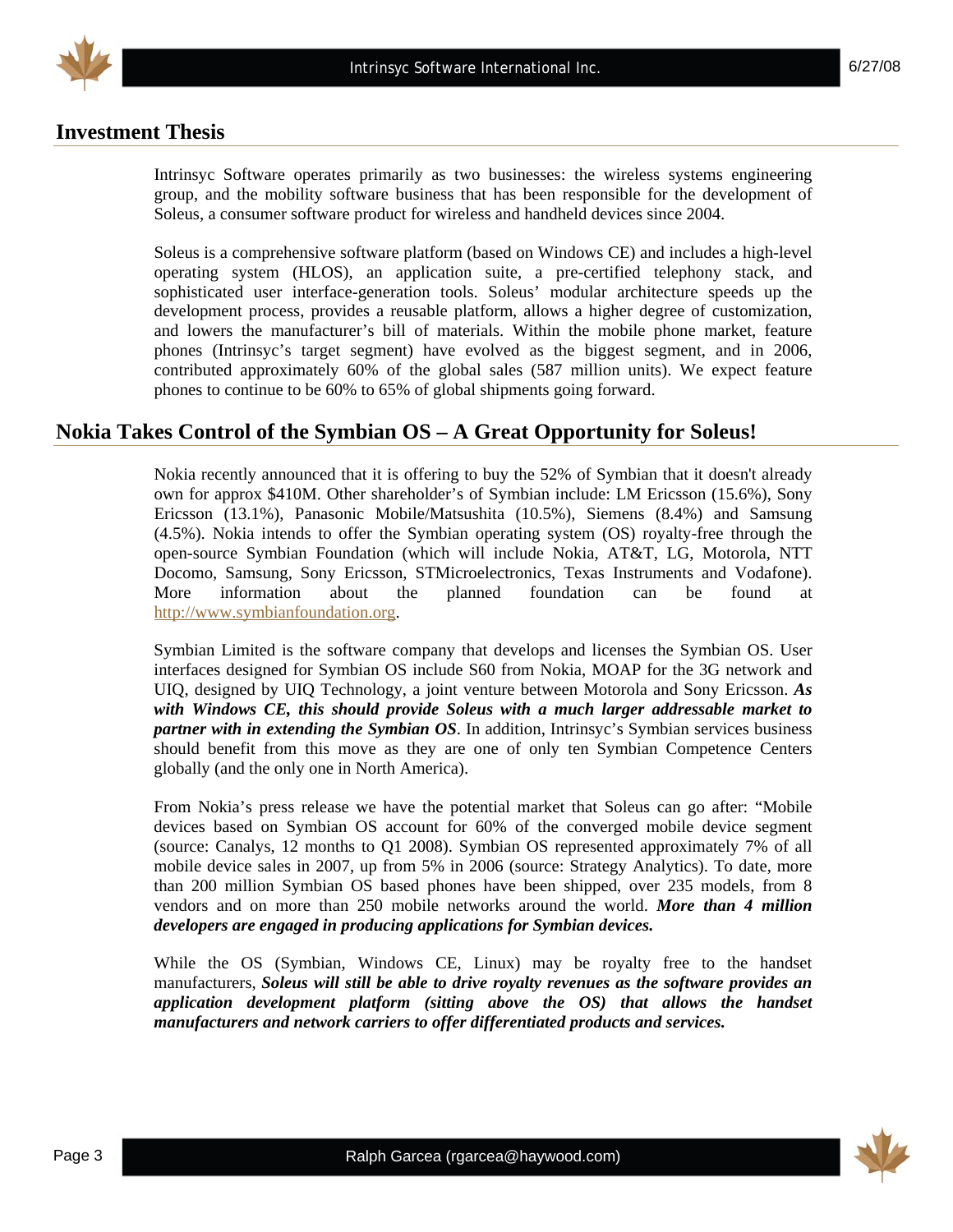

If we use Symbian's Q1/08 revenue on an annualized basis, Nokia's offer values Symbian at approx. 2.3x sales. Intrinsyc is currently trading at 1.1x CY09 sales (the first full year of Soleus royalties). *We believe the current weakness in Intrinsyc's share price offers a compelling buying opportunity.*

|                               | Q1/08        | <b>FY07</b> | 20% y/y Growth | Amount paid for outstanding share                      |
|-------------------------------|--------------|-------------|----------------|--------------------------------------------------------|
| Empl.                         | 1,493        |             |                |                                                        |
| Nokia's prior ownership:      | 47.9%        |             |                | 3.65 €/share purchase price                            |
| Shipped Units (M)             | 18.5         |             |                | 264 Total €M                                           |
| US\$Avg Royality / unit       | 4.10         | 4.50        |                | 72.39 M shares to be purchased (52.1% of the shares)   |
| <b>Royalty GP</b>             | 97%          | 94%         |                | 138.94 $\sim$ Total shares                             |
| <b>Royalty £M</b>             | 37.9         | 179.1       | 214.9          |                                                        |
| <b>Consulting Services £M</b> | 4.8          | 10.8        |                | 1.26 €/£ - Using Thomson ONE GBPEUR-TN                 |
| Partnering/Other £M           | 0.8          | 4.4         |                |                                                        |
| <b>Total Revenue £M</b>       | 43.5         | 194.3       | 233.2          | 506.72 Total Value (based on purchase per share price) |
|                               | (Annualized) |             |                |                                                        |
| Total Revenue €M              | 219.94       | 245.60      | 294.71         |                                                        |
|                               | (Annualized) |             |                |                                                        |
| Royality Revenue €M           | 191.62       | 226.38      | 271.66         |                                                        |
|                               | Q1/08 Ann.   | <b>FY07</b> | 20% y/y Growth |                                                        |
| Company Value / Sales         | 2.3x         | 2.1x        | 1.7x           |                                                        |
| Company Value / Royality      | 2.6x         | 2.2x        | 1.9x           |                                                        |

Source: Company Filings, Haywood Estimates

# **Intrinsyc Releases Soleus 1.5 – Ready for 3G**

Intrinsyc also released Soleus 1.50, which will enable device makers to build handsets that can support third-generation (3G/3.5G) high-speed HSDPA and HSUPA data connections, *while also allowing differentiation through unique customization of compelling user-interfaces (UI) and applications* (a similar theme to the Symbian OS opportunity). Soleus 1.5 (3G) will enable Quanta Computer to deliver a breakthrough mobile device later this year.

Soleus 1.50 includes the new Soleus Network Connection Manager which delivers a powerful framework to allow multiple GPRS, UMTS and other Internet Protocol (IP) connections (such as WiFi) to be used simultaneously. This latest version of Soleus can also be combined with Microsoft® Windows® Embedded NavReady to provide an optimized solution for the development of connected Portable Navigation Devices (PNDs).

In addition, with the pending acquisition of strategic assets of navigation software provider Destinator Technologies, Intrinsyc will further strengthen its offering to the connected PND and GPS-enabled handset market. Destinator navigation software is compatible with all major operating systems and can be easily customized to work on any hardware vendor's platform across the Windows CE, Windows Mobile, Symbian, and Linux operating systems.

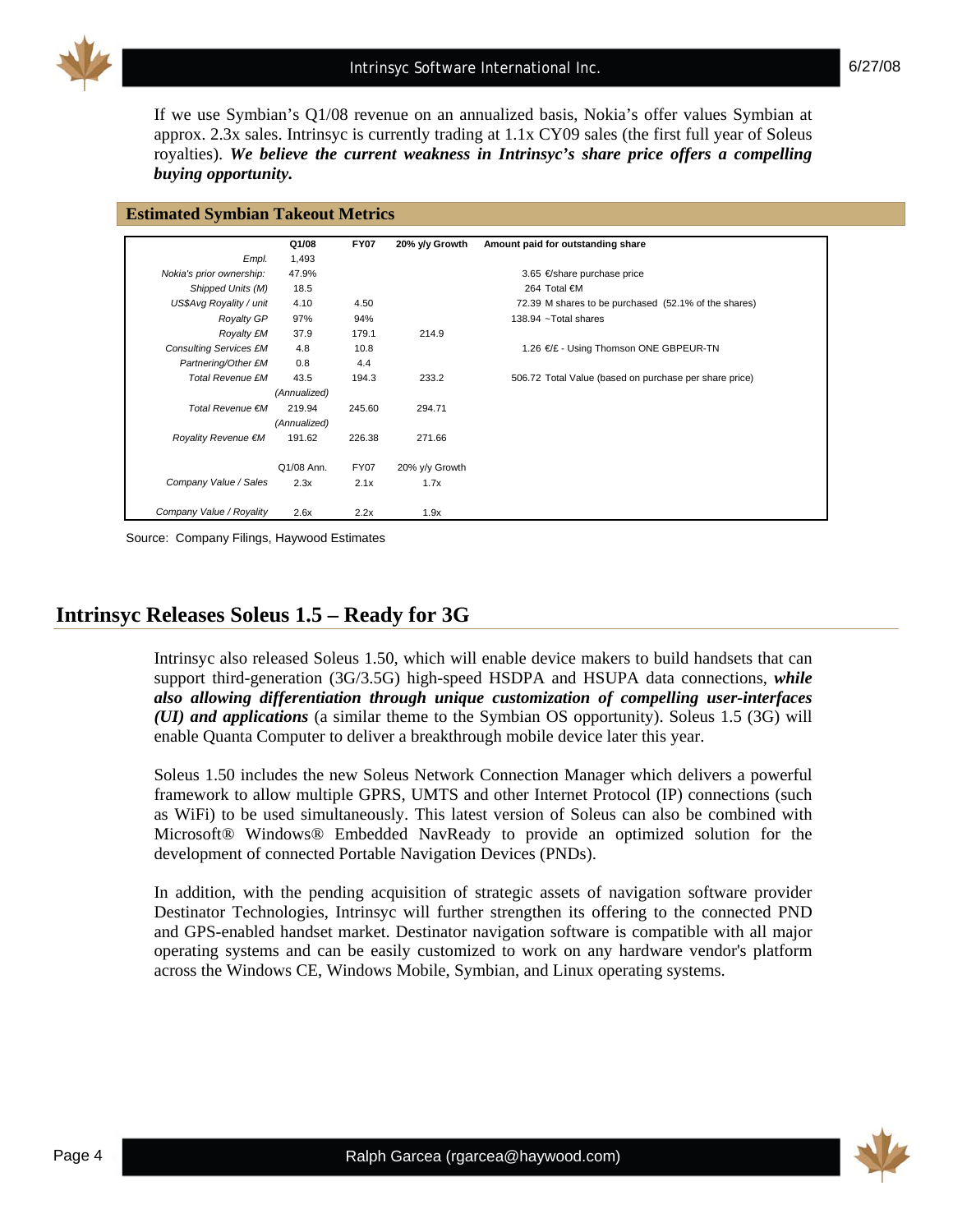

6/27/08

# **Valuation**

From a valuation perspective, Intrinsyc is trading at a discount to the Haywood Mobility Software Universe based on our CY2009 estimates (EV/Sales: 1.1x versus 2.4x). The situation should remedy itself throughout 2008 as the Company's customers start shipping Soleus-based devices. Our DCF-based target of \$1.50 yields a CY2009 valuation of 4.6x EV/Sales.

#### **Haywood Global Software Comparables**

| <b>CANADA TECHNOLOGY</b><br>Small Cap - Software/Services    | <b>Ticker</b>                  |                        | Trdg<br>Curr             | <b>Local Price</b><br>26-Jun | Target            | Pot.<br>Return  | % of 52 week<br>Low | High       | Mkt. Cap.<br>(US\$mm) | 1-day    | Market Indicators (Return %)<br>7-day | $30$ -day        | 90-day           | YTD              | Revenue (USD)<br>CY08E | CY09E                  | 180-day % chg<br>CY08E   |                          | P/E                      |                          | EV/Sales<br>CY09E CY08E CY09E CY08E |                          | <b>EV/EBITDA</b><br>CY09E CY08E CY09E |                          | нc              | REV/Headcount<br>CY08E | CY09E             |
|--------------------------------------------------------------|--------------------------------|------------------------|--------------------------|------------------------------|-------------------|-----------------|---------------------|------------|-----------------------|----------|---------------------------------------|------------------|------------------|------------------|------------------------|------------------------|--------------------------|--------------------------|--------------------------|--------------------------|-------------------------------------|--------------------------|---------------------------------------|--------------------------|-----------------|------------------------|-------------------|
| Constellation Software Inc.                                  | <b>TSX:CSU</b>                 | NR                     | CAD                      | 28.25                        | 31.24             | 11 <sup>c</sup> | 126%                | 97%        | 592                   | 0%       | $-3%$                                 | 9%               | 23%              | 12%              | 306                    | 350                    | 11%                      | 6%                       | 13.6                     | 11.9                     | 1.9                                 | 1.7                      | 11.8                                  | 10.3                     | 1,200           | 0.25                   | 0.29              |
| Absolute Software Corporation                                | <b>SX:ABT</b>                  | NR                     | CAD                      | 10.28                        | 18.92             | 84%             | 105%                | 51%        | 486                   | 0%       | $-5%$                                 | $-8%$            | $-19%$           | $-44%$           | 49                     | 75                     | 15%                      | $-15%$                   | <b>NMF</b>               | <b>NMF</b>               | 8.8                                 | 5.7                      | <b>NMF</b>                            | <b>NMF</b>               | 217             | 0.22                   | 0.35              |
| SXC Health Solutions, Corp.                                  | <b>SXCI</b>                    | <b>NR</b>              | USD                      | 14.05                        | 19.67             | 40%             | 143%                | 50%        | 335                   | 0%       | $-10%$                                | $-14%$           | 20%              | $-3%$            | 567                    | 830                    | <b>NMF</b>               | <b>NMF</b>               | 24.6                     | 17.3                     | 0.4                                 | 0.3                      | 6.9                                   | 5.0                      | 429             | 1.32                   | 1.93              |
| <b>Corel Corporation</b>                                     | TSX:CRE                        | <b>NR</b>              | CAD                      | 10.79                        | 13.81             | 28%             | 154%                | 72%        | 272                   | 0%       | $-1%$                                 | 2%               | $-6%$            | 11%              | 268                    | 280                    | 0%                       | $-5%$                    | 6.9                      | 6.1                      | 1.5                                 | 1.4                      | 6.3                                   | 5.8                      | 1.110           | 0.24                   | 0.25              |
| Intermap Technologies Corp.                                  | TSX:IMP                        | <b>NR</b><br><b>NR</b> | CAD                      | 5.40                         | 10.30             | 91%             | 115%                | 47%        | 247                   | 0%       | $-10%$                                | $-11%$           | $-2%$            | $-49%$           | 34                     | 43                     | 2%                       | $-3%$                    | <b>NMF</b>               | <b>NMF</b>               | 6.0                                 | 4.8                      | <b>NMF</b>                            | NMF                      | 670             | 0.05                   | 0.06              |
| Logibec Groupe Informatique Ltee<br>Points International Ltd | <b>SX:LGI</b><br><b>SX:PTS</b> | <b>NR</b>              | CAD<br>CAD               | 20.00<br>1.26                | 27.68<br>3.90     | 38%<br>210%     | 117%<br>118%        | 89%<br>29% | 195<br>152            | 0%<br>0% | 0%<br>$-3%$                           | $-1%$<br>$-18%$  | 2%<br>$-51%$     | $-10%$<br>$-69%$ | 61<br>73               | <b>NA</b><br>101       | 0%<br>2%                 | <b>NMF</b><br>5%         | 20.9<br><b>NMF</b>       | <b>NMF</b><br><b>NMF</b> | 3.8<br>1.9                          | NMF<br>1.3               | 10.2<br><b>NMF</b>                    | <b>NMF</b><br>13.2       | 430<br>76       | 0.14<br>0.96           | <b>NA</b><br>1.33 |
| <b>Gemcom Software International</b>                         | <b>ISX:GCM</b>                 | т                      | CAD                      | 3.02                         | 3.05              | 1%              | 208%                | 99%        | 163                   | 0%       | 0%                                    | 2%               | 24%              | 28%              | 56                     | 67                     | 8%                       | <b>NMF</b>               | 21.1                     | <b>NMF</b>               | 2.5                                 | 2.1                      | 9.5                                   | <b>NMF</b>               | 118             | 0.47                   | 0.56              |
| Matrikon Inc.                                                | TSX:MTK                        | JR                     | CAD                      | 4.50                         | 4.68              | 4%              | 220%                | 93%        | 136                   | 0%       | $-3%$                                 | 13%              | 32%              | 88%              | 79                     | <b>NA</b>              | $-8%$                    | <b>NMF</b>               | <b>NMF</b>               | <b>NMF</b>               | 1.5                                 | <b>NMF</b>               | 9.5                                   | <b>NMF</b>               | 530             | 0.15                   | <b>NA</b>         |
| 20-20 Technologies Inc.                                      | <b>TSX:TWT</b>                 | <b>NR</b>              | CAD                      | 4.80                         | 6.75              | 41%             | 107%                | 67%        | 90                    | 0%       | $-4%$                                 | $-13%$           | $-21%$           | $-26%$           | <b>NA</b>              | <b>NA</b>              | <b>NMF</b>               | <b>NMF</b>               | 19.1                     | <b>NMF</b>               | <b>NMF</b>                          | <b>NMF</b>               | 6.4                                   | <b>NMF</b>               | 534             | <b>NA</b>              | NA                |
| MKS Inc.                                                     | <b>TSX:MKX</b>                 | <b>NR</b>              | CAD                      | 1.59                         | 2.17              | 379             | 154%                | 82%        | 81                    | 0%       | 1%                                    | 7%               | 12%              | 16%              | 67                     | 66                     | 1%                       | <b>NMF</b>               | <b>NMF</b>               | <b>NMF</b>               | 1.1                                 | 1.1                      | <b>NMF</b>                            | 8.1                      | 303             | 0.22                   | 0.22              |
| <b>DEQ Systems Corporation</b>                               | TSXV:DEQ                       | NR                     | CAD                      | 1.05                         | 2.70              | 1579            | 144%                | 59%        | 73                    | 0%       | $-13%$                                | $-12%$           | 6%               | $-25%$           | 6                      | 13                     | <b>NMF</b>               | <b>NMF</b>               | <b>NMF</b>               | <b>NMF</b>               | <b>NMF</b>                          | 4.8                      | <b>NMF</b>                            | 19.1                     | <b>NM</b>       | <b>NA</b>              | NA                |
| <b>Intrinsyc Software International</b>                      | <b>SX:ICS</b>                  | SO                     | CAD                      | 0.49                         | 1.50              | 209%            | 124%                | 37%        | 72                    | 0%       | $-15%$                                | $-29%$           | $-44%$           | $-47%$           | 23                     | 45                     | <b>NMF</b>               | <b>NMF</b>               | <b>NMF</b>               | <b>NMF</b>               | 1.6                                 | 0.8                      | <b>NMF</b>                            | <b>NMF</b>               | 174             | 0.13                   | 0.26              |
| <b>Bridgewater Systems Corporation</b>                       | SX:BWC                         | N <sub>R</sub>         | CAD                      | 3.25                         | 5.33              | 64%             | 163%                | 59%        | 72                    | 0%       | $-4%$                                 | 9%               | 12%              | -39%             | 45                     | 57                     | <b>NMF</b>               | <b>NMF</b>               | 18.1                     | 11.1                     | 0.7                                 | 0.5                      | 10.4                                  | 4.1                      | 204             | 0.22                   | 0.28              |
| Belzberg Technologies Inc.                                   | <b>SX:BLZ</b>                  | <b>NR</b>              | CAD                      | 4.60                         | <b>NA</b>         | N,              | 108%                | 62%        | 68                    | 0%       | $-1%$                                 | $-7%$            | $-12%$           | $-15%$           | <b>NA</b>              | <b>NA</b>              | <b>NMF</b>               | <b>NMF</b>               | <b>NMF</b>               | <b>NMF</b>               | <b>NMF</b>                          | <b>NMF</b>               | <b>NMF</b>                            | <b>NMF</b>               | 95              | <b>NA</b>              | <b>NA</b>         |
| Zaio Corp.                                                   | TSXV:ZAO                       | <b>NR</b>              | CAD                      | 0.90                         | 2.13              | 1369            | 100%                | 21%        | 50                    | 0%       | $-2%$                                 | $-31%$           | $-41%$           | $-44%$           | 27                     | 33                     | <b>NMF</b>               | <b>NMF</b>               | <b>NMF</b>               | <b>NMF</b>               | 1.6                                 | 1.3                      | <b>NMF</b>                            | <b>NMF</b>               | <b>NM</b>       | <b>NA</b>              | <b>NA</b>         |
| Redknee Solutions, Inc.                                      | <b>MIM:RKN</b>                 | <b>NR</b>              | GBF                      | 0.40                         | 0.73              | 83%             | 129%                | 43%        | 46                    | 0%       | 5%                                    | 11%              | 21%              | 0%               | 47                     | <b>NA</b>              | <b>NMF</b>               | <b>NMF</b>               | <b>NMF</b>               | <b>NMF</b>               | 0.7                                 | <b>NMF</b>               | <b>NMF</b>                            | <b>NMF</b>               | 335             | 0.14                   | <b>NA</b>         |
| <b>Immersive Media Corp.</b>                                 | CDNX:IMC                       | JR                     | CAD                      | 1.10                         | <b>UR</b>         | <b>NA</b>       | 122%                | 23%        | 41                    | 0%       | $-9%$                                 | 1%               | $-4%$            | $-30%$           | 22                     | <b>NA</b>              | 0%                       | <b>NMF</b>               | <b>NMF</b>               | 17.5                     | 0.9                                 | <b>NMF</b>               | <b>NMF</b>                            | 1.4                      | <b>NM</b>       | <b>NA</b>              | <b>NA</b>         |
| Grev Island Systems International                            | <b>CDNX:GIS</b>                | ٧R                     | CAD                      | 0.30                         | 0.76              | 154%            | 136%                | 59%        | 27                    | 0%       | $-8%$                                 | $-12%$           | 7%               | $-9%$            | <b>NA</b>              | <b>NA</b>              | <b>NMF</b>               | <b>NMF</b>               | <b>NMF</b>               | <b>NMF</b>               | <b>NMF</b>                          | <b>NMF</b>               | 3.8                                   | NMF                      | <b>NM</b>       | <b>NA</b>              | <b>NA</b>         |
| Brainhunter Inc.                                             | 'SX:BH                         | <b>NR</b>              | CAD                      | 0.30                         | <b>NA</b>         | <b>NA</b>       | 100%                | 37%        | 13                    | 0%       | $-9%$                                 | $-21%$           | $-38%$           | $-35%$           | NA                     | NA                     | <b>NMF</b>               | NMF                      | <b>NMF</b>               | <b>NMF</b>               | NMF                                 | NMF                      | <b>NMF</b>                            | NMF                      | 250             | <b>NA</b>              | NA                |
| Kavalmedia Services Ltd.                                     | <b>TSXV:KAV</b>                | ٧R                     | CAD                      | 1.38                         | <b>NA</b>         | <b>NA</b>       | 329%                | 84%        | 19                    | 0%       | 10%                                   | $-13%$           | 38%              | 82%              | <b>NA</b>              | <b>NA</b>              | <b>NMF</b>               | <b>NMF</b>               | <b>NMF</b>               | <b>NMF</b>               | <b>NMF</b>                          | <b>NMF</b>               | <b>NMF</b>                            | <b>NMF</b>               | <b>NM</b>       | <b>NA</b>              | <b>NA</b>         |
| iseemedia Inc.<br>ZipLocal Inc.                              | CDNX:IEE<br>TSXV:ZIP           | ٧R                     | CAD<br>CAD               | 0.20<br>0.11                 | <b>NA</b><br>0.30 | N<br>173%       | 108%<br>110%        | 25%<br>32% |                       | 0%<br>0% | -19%<br>5%                            | $-19%$<br>$-15%$ | $-44%$<br>$-45%$ | $-61%$<br>$-39%$ | <b>NA</b><br><b>NA</b> | <b>NA</b><br><b>NA</b> | <b>NMF</b><br><b>NMF</b> | <b>NMF</b><br><b>NMF</b> | <b>NMF</b><br><b>NMF</b> | <b>NMF</b><br><b>NMF</b> | <b>NMF</b><br><b>NMF</b>            | <b>NMF</b><br><b>NMF</b> | <b>NMF</b><br><b>NMF</b>              | <b>NMF</b><br><b>NMF</b> | 37<br><b>NM</b> | <b>NA</b><br><b>NA</b> | NA<br><b>NA</b>   |
|                                                              |                                |                        |                          |                              |                   |                 |                     |            |                       |          |                                       |                  |                  |                  |                        |                        |                          |                          |                          |                          |                                     |                          |                                       |                          |                 |                        |                   |
|                                                              |                                |                        |                          |                              |                   |                 |                     |            | Mear<br>Mediar        | 0%<br>0% | $-4%$<br>$-3%$                        | $-7%$<br>$-11%$  | $-6%$<br>$-2%$   | $-13o$<br>$-25°$ | 90%<br>25%             | 38%<br>25%             | 3%<br>2%                 | $-2%$<br>$-3%$           | 17.8x<br>19 1 x          | 12.8<br>119              | 2.3x<br>1.6x                        | 2.21<br>14               | 8.3x<br>9.5x                          | 8.4 <sub>2</sub><br>7.0x | 395<br>303      | 0.35<br>0.22           | 0.55<br>0.28      |
|                                                              |                                |                        | Trdg                     | <b>Local Price</b>           |                   | Pot.            | % of 52 week        |            | Mkt. Cap.             |          | Market Indicators (Return %)          |                  |                  |                  | Revenue                | USD)                   | 180-day % chg            |                          | P/E                      |                          | <b>EV/Sales</b>                     |                          | EV/EBITDA                             |                          |                 | REV/Headcount          |                   |
| <b>GLOBAL SOFTWARE</b>                                       | <b>Ticker</b>                  |                        | Curr                     | 26-Jun                       | Target Return     |                 | l ow                | High       | (USSumm)              | 1-day    | 7-day                                 | 30-day 90-day    |                  | <b>YTD</b>       | CY08E                  | CY09E                  | CY08E                    | CY09E CY08E CY09E        |                          |                          | CY08E CY09E CY08E CY09E             |                          |                                       |                          | HC.             | CY08E                  | CY09E             |
| Microsoft Corporation                                        | <b>MSFT</b>                    | NR                     | <b>USC</b>               | 27.75                        | 37.52             | 359             | 103%                | 74%        | 258,44                | 0%       | $-4%$                                 | $-2%$            | $-1%$            | $-22%$           | 63,515                 | 70,396                 | 5%                       | 7%                       | 14.0                     | 11.9                     | 3.7                                 | 3.3                      | 8.5                                   | 7.5                      | 79,000          | 0.80                   | 0.89              |
|                                                              |                                |                        |                          |                              |                   |                 |                     |            |                       |          |                                       |                  |                  |                  |                        |                        |                          |                          |                          |                          |                                     |                          |                                       |                          |                 |                        |                   |
| Oracle Corp.                                                 | ORCL                           | <b>NR</b>              | USD                      | 21.42                        | 25.18             | 18%             | 118%                | 91%        | 110.346               | 0%       | $-6%$                                 | $-5%$            | 11%              | $-5%$            | 23.874                 | 27,083                 | 7%                       | 7%                       | <b>NMF</b>               | 13.6                     | 4.4                                 | 3.9                      | 10.2                                  | 9.4                      | 74.674          | 0.32                   | 0.36              |
| SAP AG                                                       | SAP                            | <b>NR</b>              | <b>EUF</b>               | 33.36                        | 38.35             | 15%             | 117%                | 80%        | 62,59                 | 0%       | $-2%$                                 | 0%               | 7%               | $-6%$            | 18,814                 | 20,553                 | 5%                       | 4%                       | 17.3                     | 15.0                     | 3.1                                 | 2.9                      | 10.8                                  | 9.2                      | 42,772          | 0.44                   | 0.48              |
| VMware, Inc                                                  | VMW                            | <b>NR</b>              | USD                      | 58.92                        | 69.29             | 18%             | 142%                | 47%        | 22,627                | 0%       | $-10%$                                | $-12%$           | 32%              | $-31%$           | 1.997                  | 2,753                  | $-3%$                    | $-6%$                    | <b>NMF</b>               | 40.0                     | <b>NMF</b>                          | 7.9                      | <b>NMF</b>                            | NMF                      | 5.000           | 0.40                   | 0.55              |
| Adobe Systems Inc.                                           | ADBE                           | <b>NR</b>              | USD                      | 40.83                        | 49.56             | 21%             | 133%                | 84%        | 21.714                | 0%       | $-3%$                                 | $-3%$            | 16%              | $-4%$            | 3.591                  | 4.084                  | 0%                       | 2%                       | 21.0                     | 18.5                     | 5.7                                 | 5.0                      | 12.5                                  | 11.3                     | 6.959           | 0.52                   | 0.59              |
| <b>Symantec Corporation</b>                                  | <b>SYMC</b>                    | <b>NR</b>              | <b>USC</b>               | 19.59                        | 23.05             | 18%             | 135%                | 89%        | 16,458                | 0%       | $-3%$                                 | $-8%$            | 16%              | 21%              | 6,215                  | 6,599                  | 3%                       | 3%                       | 14.8                     | 12.5                     | 2.6                                 | 2.5                      | 6.8                                   | 7.1                      | 17,600          | 0.35                   | 0.37              |
| CA, Inc.                                                     | n۵                             | <b>NR</b>              | USD                      | 23.20                        | 28.93             | 25%             | 115%                | 83%        | 11.918                | 0%       | $-5%$                                 | $-11%$           | 3%               | $-7%$            | 4.467                  | 4.501                  | 6%                       | 0%                       | 16.7                     | 14.5                     | 2.6                                 | 2.6                      | <b>NMF</b>                            | 7.9                      | 13,700          | 0.33                   | 0.33              |
| Autodesk, Inc.                                               | ADSK                           | <b>NR</b>              | USD                      | 34.77                        | 45.68             | 31%             | 118%                | 68%        | 7.787                 | 0%       | $-10%$                                | $-12%$           | 9%               | $-30%$           | 2.487                  | 2.812                  | 1%                       | 0%                       | 15.5                     | 13.2                     | 2.8                                 | 2.4                      | 9.2                                   | 7.9                      | 7.300           | 0.34                   | 0.39              |
| VeriSign Inc.                                                | <b>VRSN</b>                    | <b>NR</b>              | <b>USD</b>               | 38.13                        | 40.00             | 5%              | 137%                | 90%        | 7,424                 | 0%       | $-7%$                                 | $-3%$            | 15%              | 1%               | 946                    | 1,118                  | <b>NMF</b>               | <b>NMF</b>               | 38.1                     | 23.8                     | 8.9                                 | 7.5                      | 19.0                                  | 14.3                     | 4,251           | 0.22                   | 0.26              |
| Salesforce.com                                               | CRM                            | <b>NR</b>              | USD                      | 67.13                        | 72.64             | 8%              | 180%                | 89%        | 8.066                 | 0%       | $-9%$                                 | $-2%$            | 18%              | 7%               | 1.075                  | 1.405                  | 4%                       | 3%                       | <b>NMF</b>               | <b>NMF</b>               | 7.1                                 | 5.4                      | <b>NMF</b>                            | <b>NMF</b>               | 2.606           | 0.41                   | 0.54              |
| Dassault Systemes SA                                         | ENXTPA:DS                      | NR                     | EUF                      | 39.35                        | 44.22             | 12%             | 126%                | 79%        | 7,230                 | 0%       | $-3%$                                 | $-3%$            | 9%               | $-3%$            | 2.117                  | 2,317                  | $-4%$                    | $-4%$                    | 18.5                     | 16.5                     | 3.1                                 | 2.8                      | 10.3                                  | 9.2                      | 7.459           | 0.28                   | 0.31              |
| <b>BMC Software Inc</b>                                      | <b>BMC</b>                     | NR<br><b>NR</b>        | <b>USD</b>               | 36.60                        | 41.60             | 14%             | 148%                | 90%        | 6,996                 | 0%       | $-4%$                                 | $-6%$            | 13%              | 3%               | 1,745                  | 2,005                  | 4%                       | 14%                      | 17.9                     | 16.0                     | 3.2                                 | 2.8                      | 9.9                                   | 9.9                      | 5,800           | 0.30                   | 0.35              |
| Citrix Systems, Inc.                                         | <b>CTXS</b><br><b>MFE</b>      | <b>NR</b>              | <b>USC</b>               | 30.13<br>34.89               | 39.68             | 32%<br>20%      | 103%                | 69%<br>84% | 5,530                 | 0%       | $-6%$                                 | $-12%$<br>$-4%$  | $-1%$            | $-21%$<br>$-7%$  | 1,625                  | 1,904                  | 1%                       | $-1%$<br>3%              | 18.8<br>18.3             | 15.3<br>16.0             | 3.1                                 | 2.7                      | 12.0<br>11.0                          | 9.7<br>9.6               | 4,620           | 0.35<br>0.36           | 0.41              |
| McAfee Inc<br>Sage Group plc                                 | SE:SGE                         | <b>NR</b>              | <b>USD</b><br>GBF        | 2.08                         | 42.00<br>2.35     | 13%             | 126%<br>112%        | 80%        | 5,61<br>5.395         | 0%<br>0% | $-7%$<br>$-2%$                        | $-6%$            | 6%<br>9%         | $-10%$           | 1,509<br>2.523         | 1,658<br>2.655         | 6%<br>0%                 | $-1%$                    | 13.7                     | <b>NMF</b>               | 3.2<br>2.6                          | 2.9<br>2.4               | 10.0                                  | 9.1                      | 4,250<br>13,900 | 0.18                   | 0.39<br>0.19      |
| Autonomy Corp. plc                                           | SE:AU                          | NR                     | GBF                      | 8.73                         | 20.02             | 129%            | 124%                | 81%        | 3,71                  | 0%       | $-1%$                                 | 2%               | $-2%$            | $-1%$            | 484                    | 560                    | 2%                       | 2%                       | 30.0                     | 23.9                     | 7.6                                 | 6.5                      | 19.5                                  | 15.7                     | 1,400           | 0.35                   | 0.40              |
| Ansys, Inc.                                                  | ANSS                           | <b>NR</b>              | USD                      | 45.92                        | 48.57             | 6%              | 185%                | 92%        | 3.60                  | 0%       | $-7%$                                 | 6%               | 21%              | 11%              | 460                    | 537                    | 5%                       | 7%                       | 29.4                     | 25.7                     | 7.5                                 | 6.4                      | 15.1                                  | 12.7                     | 1.400           | 0.33                   | 0.38              |
| Sybase, Inc.                                                 | s٧                             | <b>NR</b>              | <b>USD</b>               | 30.53                        | 34.33             | 12%             | 140%                | 92%        | 2,420                 | 0%       | $-8%$                                 | $-2%$            | 20%              | 17%              | 1,099                  | 1,175                  | 1%                       | $-1%$                    | 15.5                     | 13.9                     | 1.9                                 | 1.8                      | 6.1                                   | 5.7                      | 3,996           | 0.28                   | 0.29              |
| Parametric Technology Corp.                                  | PMTC                           | <b>NR</b>              | USD                      | 17.32                        | 21.71             | 25%             | 127%                | 79%        | 1.994                 | 0%       | $-7%$                                 | $-9%$            | 9%               | $-3%$            | 1.084                  | 1.179                  | 5%                       | 4%                       | 13.8                     | NMF                      | 1.8                                 | 1.6                      | 6.5                                   | 6.1                      | 4.725           | 0.23                   | 0.25              |
| Informatica Corp                                             | <b>NFA</b>                     | <b>NR</b>              | <b>USC</b>               | 15.88                        | 19.72             | 24%             | 120%                | 82%        | 1,405                 | 0%       | $-8%$                                 | $-10%$           | $-6%$            | $-12%$           | 459                    | 526                    | 3%                       | 6%                       | 21.7                     | 17.7                     | 2.4                                 | 2.1                      | 11.6                                  | 9.2                      | 522             | 0.88                   | 1.01              |
| Open Text Corp.                                              | <b>OTEX</b>                    | SO                     | <b>USD</b>               | 32.18                        | 43.00             | 34%             | 184%                | 82%        | 1.644                 | 0%       | $-3%$                                 | $-8%$            | 3%               | 2%               | 739                    | <b>NA</b>              | 10%                      | <b>NMF</b>               | 15.3                     | 13.6                     | 2.4                                 | <b>NMF</b>               | 9.0                                   | 8.6                      | 2.800           | 0.26                   | <b>NA</b>         |
| Tibco Software Inc.                                          | <b>TIRX</b>                    | <b>NR</b>              | USD                      | 7.37                         | 7.65              | 4%              | 113%                | 79%        | 1,374                 | 0%       | $-1%$                                 | $-5%$            | 0%               | $-9%$            | 642                    | 716                    | $-3%$                    | $-1%$                    | 17.9                     | 14.6                     | 1.8                                 | 1.6                      | 8.5                                   | 7.0                      | 1,900           | 0.34                   | 0.38              |
| Misys plc                                                    | LSE:MSY                        | <b>NR</b>              | GBF                      | 1.49                         | 1.71              | 15%             | 115%                | 56%        | 1.426                 | 0%       | $-2%$                                 | $-6%$            | 8%               | $-19%$           | 995                    | 1.086                  | $-12%$                   | $-15%$                   | 12.6                     | 11.0                     | 1.4                                 | 1.3                      | 7.6                                   | 6.3                      | 4.500           | 0.22                   | 0.24              |
| Lawson Software, Inc.                                        | <b>WSN</b>                     | <b>NR</b>              | USD                      | 7.43                         | 11.86             | 60%             | 107%                | 65%        | 1,293                 | 0%       | $-5%$                                 | $-9%$            | $-1%$            | $-27%$           | 886                    | 947                    | 3%                       | 3%                       | 19.1                     | 11.8                     | 1.4                                 | 1.3                      | 8.4                                   | 6.9                      | 3.800           | 0.23                   | 0.25              |
| Concur Technologies, Inc.                                    | CNOR                           | <b>NR</b>              | <b>USD</b>               | 34.02                        | 39.27             | 15%             | 160%                | 85%        | 1,466                 | 0%       | $-8%$                                 | $-8%$            | 11%              | $-6%$            | 219                    | <b>NA</b>              | 5%                       | <b>NMF</b>               | <b>NMF</b>               | <b>NMF</b>               | 6.8                                 | <b>NMF</b>               | <b>NMF</b>                            | <b>NMF</b>               | 575             | 0.38                   | N <sub>A</sub>    |
| MicroStrategy Inc.                                           | <b>MSTR</b>                    | <b>NR</b>              | USD                      | 69.71                        | 86.50             | 24%             | 115%                | 62%        | 828                   | 0%       | $-7%$                                 | $-13%$           | $-5%$            | $-27%$           | 363                    | 398                    | $-9%$                    | $-12%$                   | 14.7                     | 12.4                     | 2.0                                 | 1.8                      | 7.5                                   | 6.6                      | 1.605           | 0.23                   | 0.25              |
| Epicor Software Corp                                         | EPIC                           | <b>NR</b>              | USD                      | 7.27                         | 11.06             | 52%             | 101%                | 48%        | 431                   | 0%       | $-10%$                                | $-9%$            | $-35%$           | $-38%$           | 535                    | 582                    | 16%                      | 17%                      | 8.1                      | 6.7                      | 1.3                                 | 1.2                      | 7.8                                   | 6.7                      | 2.907           | 0.18                   | 0.20              |
| <b>MSC Software Corp</b>                                     | <b>ASCS</b>                    | <b>NR</b>              | USD                      | 11.47                        | 13.75             | 20%             | 104%                | 78%        | 515                   | 0%       | $-3%$                                 | $-2%$            | $-12%$           | $-12%$           | 258                    | 278                    | 1%                       | 9%                       | <b>NMF</b>               | <b>NMF</b>               | 1.5                                 | 1.3                      | 11.8                                  | 7.7                      | 1.116           | 0.23                   | 0.25              |
| Manhattan Associates, Inc.<br>JDA Software Group Inc.        | MANH<br><b>JDAS</b>            | NR<br><b>NR</b>        | <b>USD</b><br><b>USD</b> | 25.19<br>18.75               | 24.00<br>23.50    | $-5%$<br>25%    | 120%<br>120%        | 80%<br>74% | 621<br>574            | 0%<br>0% | $-4%$<br>$-7%$                        | $-1%$<br>$-6%$   | 7%<br>0%         | $-4%$<br>$-8%$   | 375<br>385             | 416<br>405             | 1%<br>1%                 | 6%<br>1%                 | 16.0<br>12.8             | 14.0<br>11.0             | 1.5<br>1.6                          | 1.4<br>1.5               | 8.9<br>6.5                            | 7.1<br>5.7               | 2,241<br>1,596  | 0.17<br>0.24           | 0.19<br>0.25      |
|                                                              |                                |                        |                          |                              |                   |                 |                     |            | Mear                  | 0%       | $-5%$                                 | $-6%$            | 6%               | $-8%$            | 15%                    | 12%                    | 2%                       | 2%                       | 18.1x                    | 16.1x                    | 3.4x                                | 3.1x                     | 10.2x                                 | 8.7x                     | 10.832          | 0.34                   | 0.38              |

Source: Capital IQ, Haywood Estimates

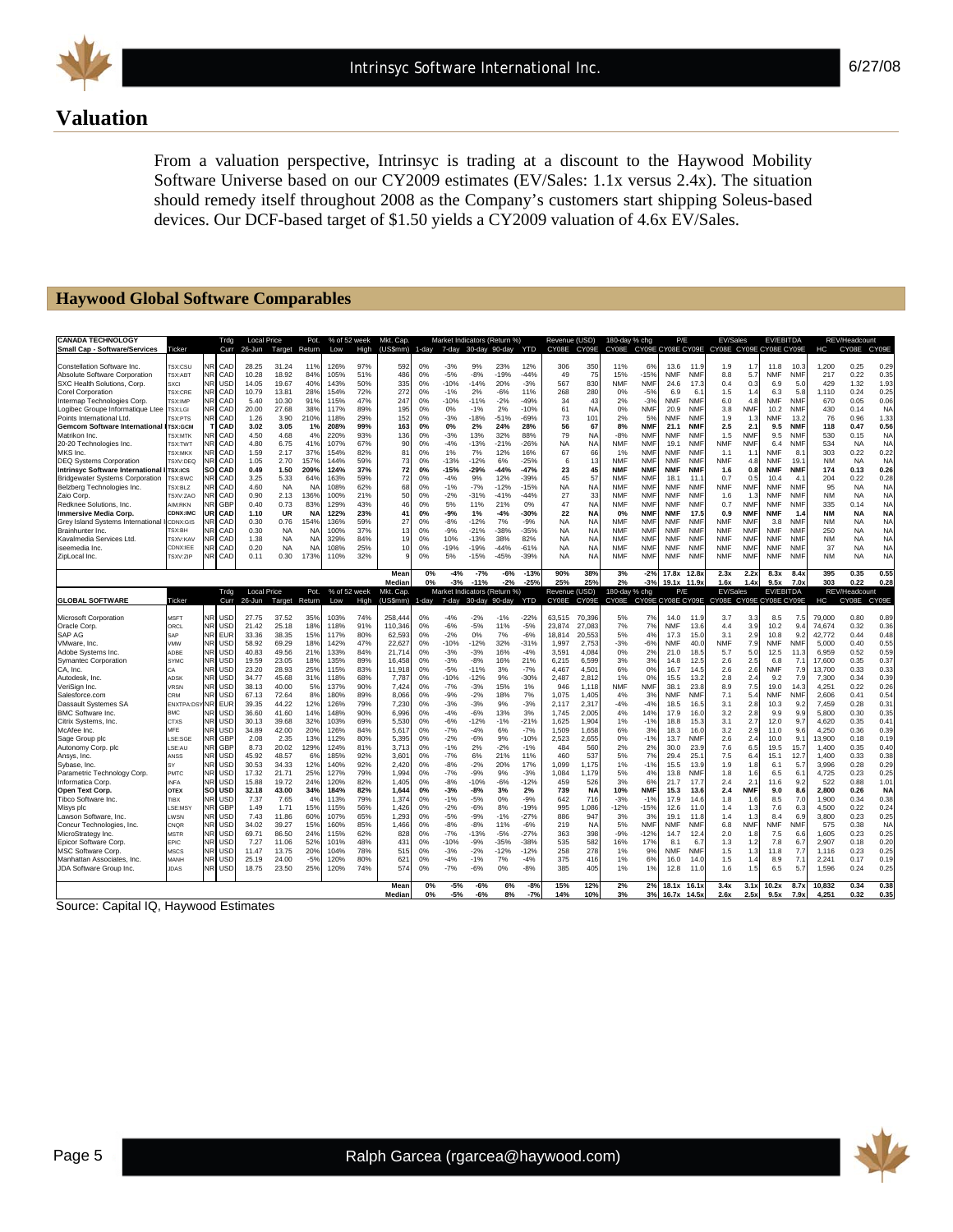



# **Distribution**

This report may only be distributed to non-institutional US clients in the following states: Delaware, Georgia, Louisiana, Maryland, Missouri, New York and Pennsylvania.

### **Analyst Certification**

I, Ralph Garcea, hereby certify that the views expressed in this report (which includes the rating assigned to the issuer's shares as well as the analytical substance and tone of the report) accurately reflect my/our personal views about the subject securities and the issuer. No part of my/our compensation was, is, or will be directly or indirectly related to the specific recommendations.

#### **Important Disclosures**

This report is prepared by Haywood Securities Inc. for use by Haywood Securities Inc., Haywood Securities (USA) Inc. and Haywood Securities (UK) Limited and their clients. Haywood Securities Inc. is a Canadian registered broker-dealer and a member of the Investment Industry Regulatory Organization of Canada, the Toronto Stock Exchange, the Toronto Venture Exchange and the Canadian Investor Protection Fund. Haywood Securities (USA) Inc. is a wholly owned subsidiary of Haywood Securities Inc., registered with the U.S. Securities and Exchange Commission, and is a member of FINRA and the Securities Investor Protection Corporation (SIPC).

Haywood Securities, Inc., and Haywood Securities (USA) Inc. do have officers in common however, none of those common officers affect or control the ratings given a specific issuer or which issuer will be the subject of Research coverage. In addition, the firm does maintain and enforce written policies and procedures reasonably designed to prevent influence on the activities of affiliated analysts.

Haywood analysts are salaried employees who may receive a performance bonus that may be derived, in part, from corporate finance income.

#### **Of the companies included in the report the following Important Disclosures apply:**

| <b>Ticker</b> | Company                            |     |              | 1 2 3 4 5 6 7 8 |  |  |
|---------------|------------------------------------|-----|--------------|-----------------|--|--|
|               | TSX:GCM Gemcom Software Int'l Inc. |     |              |                 |  |  |
|               | TSXV:IMC Immersive Media Corp.     |     | $\mathbf{x}$ |                 |  |  |
| TSX:ICS       | Intrinsyc Software                 | X X |              |                 |  |  |

<sup>1</sup>The Analyst(s) preparing this report (or a member of the Analysts' households) have a financial interest in this company.

2 As of the end of the month immediately preceding this publication either Haywood Securities, Inc., its officers or directors beneficially owned 1% or more of this company.

- <sup>3</sup>Haywood Securities, Inc. has reviewed lead projects of this company and a portion of the expenses for this travel have been reimbursed by the issuer.
- Haywood Securities Inc. or an Affiliate has managed or co-managed a public offering of securities for this company in the last 12 months.
- 5 Haywood Securities, Inc. or an Affiliate has received compensation for investment banking services from this company in the past 12 months
- <sup>6</sup>Haywood Securities, Inc. or an Affiliate has received compensation for investment banking services
- from this company in the past 24 months
- 7 Haywood Securities, Inc. is restricted on this company at the time of publication
- <sup>8</sup>Haywood Securities, Inc. or an Affiliate expects to receive or intends to seek compensation for
- investment banking services from this company in the next three months

Other material conflict of interest of the research analyst of which the research analyst or member knows or has reason to know at the time of publication or at the time of public appearance:

 $\bullet$   $n/a$ 

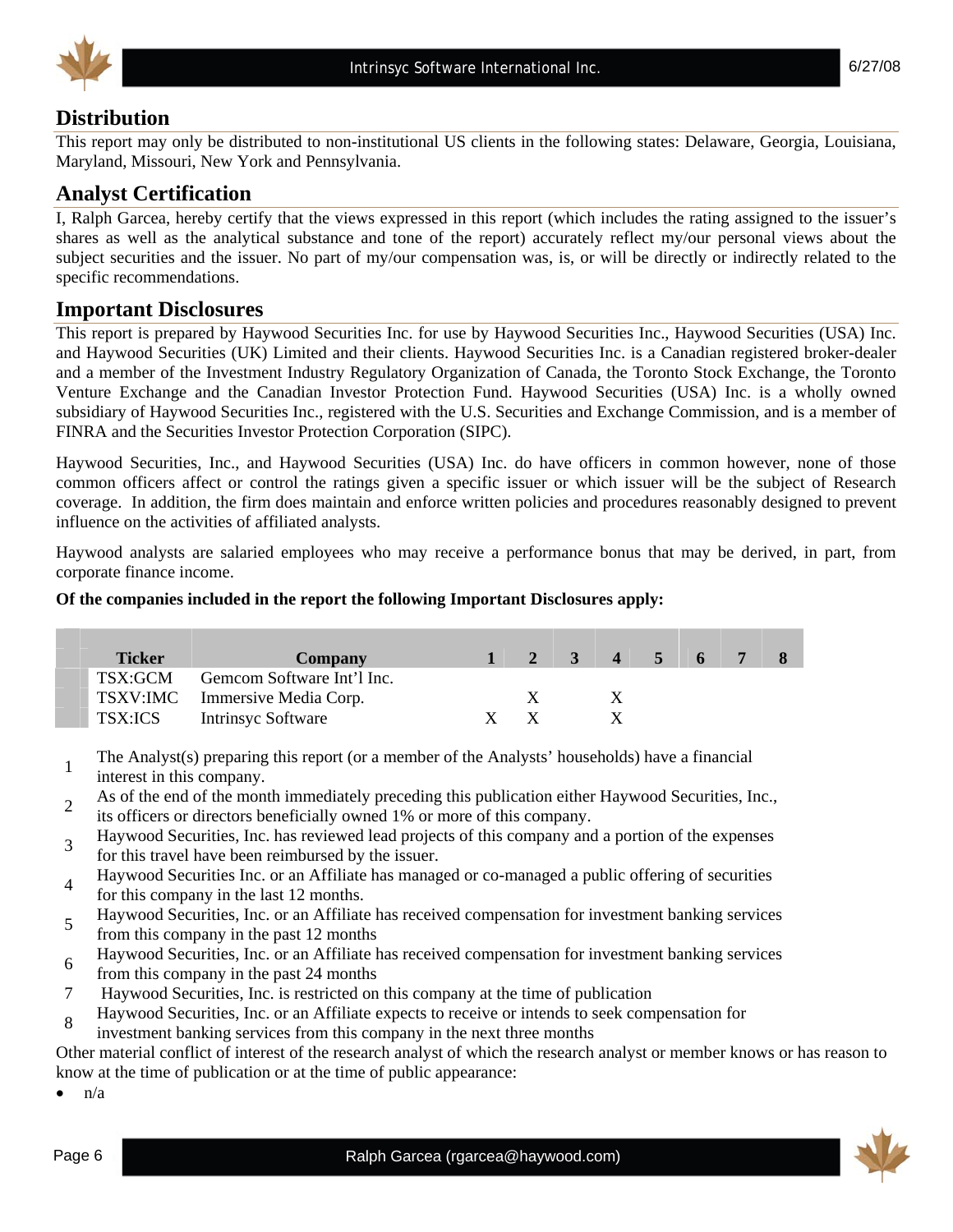

# **Rating Structure**

**SECTOR OUTPERFORM** – Haywood's top rating category. The analyst believes that the security will outperform its sector. Furthermore, the shares are forecast to provide attractive returns measured against alternative investments when considering risk profiles. The rating carries a minimum total return threshold of 15% for equities and 12% for trusts. The rating applies to companies that have tangible underlying assets that give a measure of support to the market valuation. The rating category considers both the absolute and relative values in assigning the highest rating on the security.

**SECTOR PERFORM** – The analyst believes that the security will trade with tight correlation to its underlying sector. Furthermore, the target price (together with any anticipated distributions) is at or above the market price, and forecast risk-adjusted returns are attractive relative to alternative investments.

**SECTOR UNDERPERFORM** – Investors are advised to sell the security or hold alternative securities within the sector. Stocks in this category are expected to underperform relative to their sector. The category also represents stocks with unattractive forecast returns relative to alternative investments.

**TENDER –** The analyst is recommending that investors tender to a specific offering for the company's stock.

**RESEARCH COMMENT** – An analyst comment about an issuer event that does not include a rating.

**COVERAGE DROPPED** – Haywood Securities will no longer cover the issuer. Haywood will provide notice to clients whenever coverage of an issuer is discontinued. The termination of coverage will not occur unless clients have been provided with advice relating to positions they may still hold, such as a recommendation to sell their securities.

The above ratings are determined by the analyst at the time of publication. On occasion, total returns may fall outside of the ranges due to market price movements and/or short term volatility. At the discretion of Haywood's Management, these deviations may be permitted after careful consideration

*\* Haywood's current rating structure (outlined above) does not correlate to the 3-tiered BUY, HOLD, SELL structure required by the FINRA. Our ratings of Sector Outperform, Sector Perform and Sector Underperform most closely correspond to Buy, Hold/Neutral and Sell respectively however, as described above, our assigned ratings take into account the relevant sector.* 





For further information on Haywood Securities' research dissemination policies, please visit: http://www.haywood.com/research\_dissemination.asp

### **Risk Profile Parameters**

**SPECULATIVE:** – Investment for risk accounts only. Companies within this category carry greater financial and/or execution risk. All junior/venture companies that carry great financial and/or liquidity risk will be tagged "SPECULATIVE". A stock indicating a SPECULATIVE risk is determined from sector specific criteria outlined below listed below.